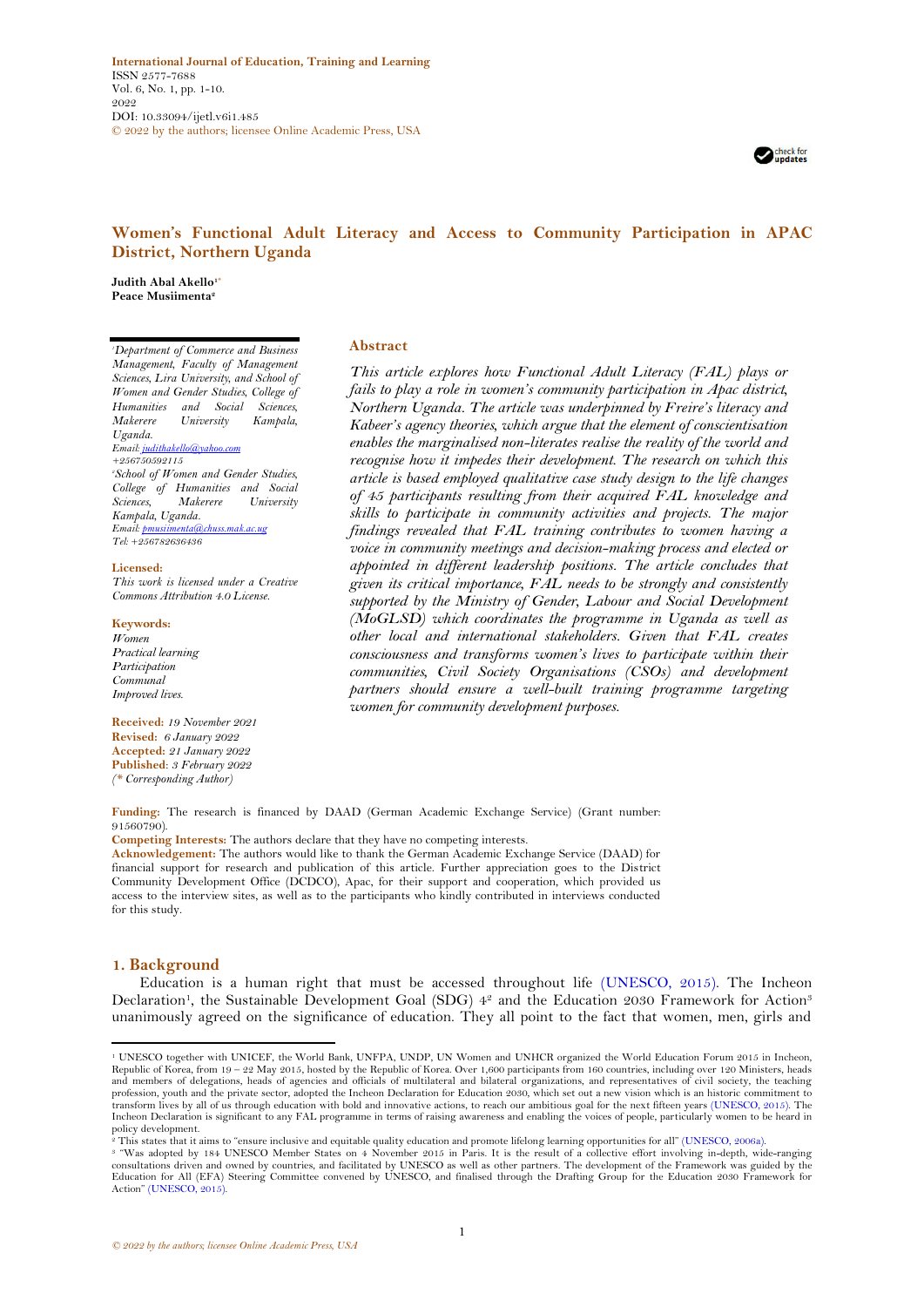boys of all ages must at least possess some basic functional literacy and numeracy proficiency if they are to achieve some level of meaningful individual and communal development. All ages, adults inclusive, should be proficient in literacy and should continue learning through multiple and flexible learning pathways and entry points. Similarly, the policy in Uganda supports and advocates for adult and lifelong learning which are considered to have some bearing on the growth and development of adults [\(Findsen & Formosa, 2016\)](#page-8-0).

Since the 1960s and 1970s, it has been evident that women compared to men experience lower literacy rate, for example, global and regional trends in the number of non-literates, 1950 to 2000—2004, the percentage of non-literate women has increased from 58% in 1960 to 64% today [\(UNESCO, 2006c\)](#page-9-2). [Freire](#page-8-1)  [\(1970\)](#page-8-1), a literacy scholar has emphasised women's missed opportunities. In particular, Freire pointed out that women who have for long been excluded from attaining formal education have registered very low literacy skills. These are skills that Freire argues could socially transform the unjust power structures through identification of relevant socio-economic issues, analysis and strategising how adult literacy can stimulate socio-economic progress. Women's lack of such literacy skills necessary for economic growth and national development has frequently featured in national and international debates. These debates have indicated that women have subsequently and historically been excluded and increasing their inability to identify obstacles in their social realities which is an obstacle to their development.

Literacy scholars have, therefore, proposed functional literacy as the means for enhancing people's quality and ability to make informed decisions about life. In addition to acquisition of literacy skills of reading, writing and numeracy, many developing countries have adopted the strategy of training nationals in developmentoriented skills and knowledge [\(Hasaba, 2012;](#page-9-3) [Patel, 2009\)](#page-9-4). A critical analysis of several studies indicates that the provision and accessibility of literacy skills especially by women is a major gateway to social inclusion and sustainable development [\(Hasaba, 2012;](#page-9-3) [Okech & Carr-Hill, 2001;](#page-9-5) [Sen, 2003\)](#page-9-6). [UNESCO \(2006b\)](#page-9-7), which differentiates literacy and functional literacy argues that the former lays emphasis on the utilisation of the acquired literacy skills to change one's life while a literate person is measured by his or her ability to read and write [\(MoGLSD, 2007\)](#page-9-8).

Besides, Functional Adult Literacy (FAL) has its origin in the perceived role of literacy in empowering learners [\(Patel, 2009\)](#page-9-4). Furthermore, in 1960s and 1970s, UNESCO introduced Experimental World Literacy Programme (EWLP). The EWLP perceived education as a key input for development and advocated for human capital models of education. The EWLP projected that literacy must go beyond the process of learning the skills of reading, writing and arithmetic, and contribute to the 'liberation of people' and to their full development [\(Stromquist, 2005;](#page-9-9) [UNESCO, 2006a\)](#page-9-1). Freire's influence on both declaration and programme emphasised that the acquisition of literacy skills of reading, writing and arithmetic should not be an end in itself but a means to an improved learner's critical consciousness of his/her social reality. Literacy should enable the learner's engagement on praxis, or, a *"reflection and action upon the world in order to transform it"* [\(Freire, 1970\)](#page-8-1). Freire, further maintains that the aim of a functional literacy program is not only to help learners to acquire literacy skills but also to learn. For example, a learner should learn skills such as economic, social and political skills which will empower him/her to cope better in society. Till 1973, the UNESCO Experimental World Literacy Programme (EWLP), also supported by the United Nations Development (UNDP) and other international agencies were implemented in eleven countries<sup>4</sup>.

In Uganda, the government first launched the UNESCO's EWLP in 1964 with a primary reader and a text for additional reading, available in twenty-two languages. Originally, the EWLP programme targeted young and old men and women, girls and boys that had never attended formal education during childhood. The focus was later shifted to include specific groups of marginalised people such as prison inmates, the disabled and ethnic minorities above the age of fifteen [\(UNESCO, 1974\)](#page-9-10). However, this change failed because the required adaptations could not easily be grafted onto existing materials published in 1964 [\(UNESCO,](#page-9-11)  [2008\)](#page-9-11). A report from UNESCO further revealed that, implementation of FAL completely lost steam during Idi Amin's regime as president due to very little government provision for adult education.

Between 1983 and 1989, UNESCO once again spearheaded the revamping of FAL training in Uganda. By early 1990s, the Government of Uganda was co-financing the UNESCO led FAL programmes [\(Hasaba, 2012;](#page-9-3) [Okech & Carr-Hill, 2001\)](#page-9-5). The Ugandan Government amended the FAL training curriculum into what became popularly known as the Integrated Non-Formal Basic Education Pilot Project (INFOBEPP). This was implemented in 8 districts, including: Apac, Hoima, Kabarole, Mbarara, Mukono, Mpigi, Kamuli and Iganga [\(Nsekaki, n.d\)](#page-9-12). Early assessments of INFOBEPP noted high levels of eagerness and enthusiasm amongst communities where it was tested. Numerous classes started outside the pilot area. In 1997 the government of Uganda turned INFOBEPP into the official national FAL programme, which was to be implemented across the country with some assistance from NGOs<sup>5</sup>. Hence, FAL programme was designed to incorporate a rich skill-specific training, in addition to reading, writing and numeracy, and showing learners how FAL can be used for personal development in their everyday lives.

<sup>4</sup> Algeria, Ecuador, Ethiopia, Guinea, India, Iran, Madagascar, Mali, Sudan, Syria and Tanzania [\(Bataille, 2016\)](#page-8-2).

<sup>5</sup> These included: Action-aid, National Adult Education Association, and Uganda Community Association for Child Welfare, Uganda Joint Action for Adult Education, Religious bodies and some parastatal organisations.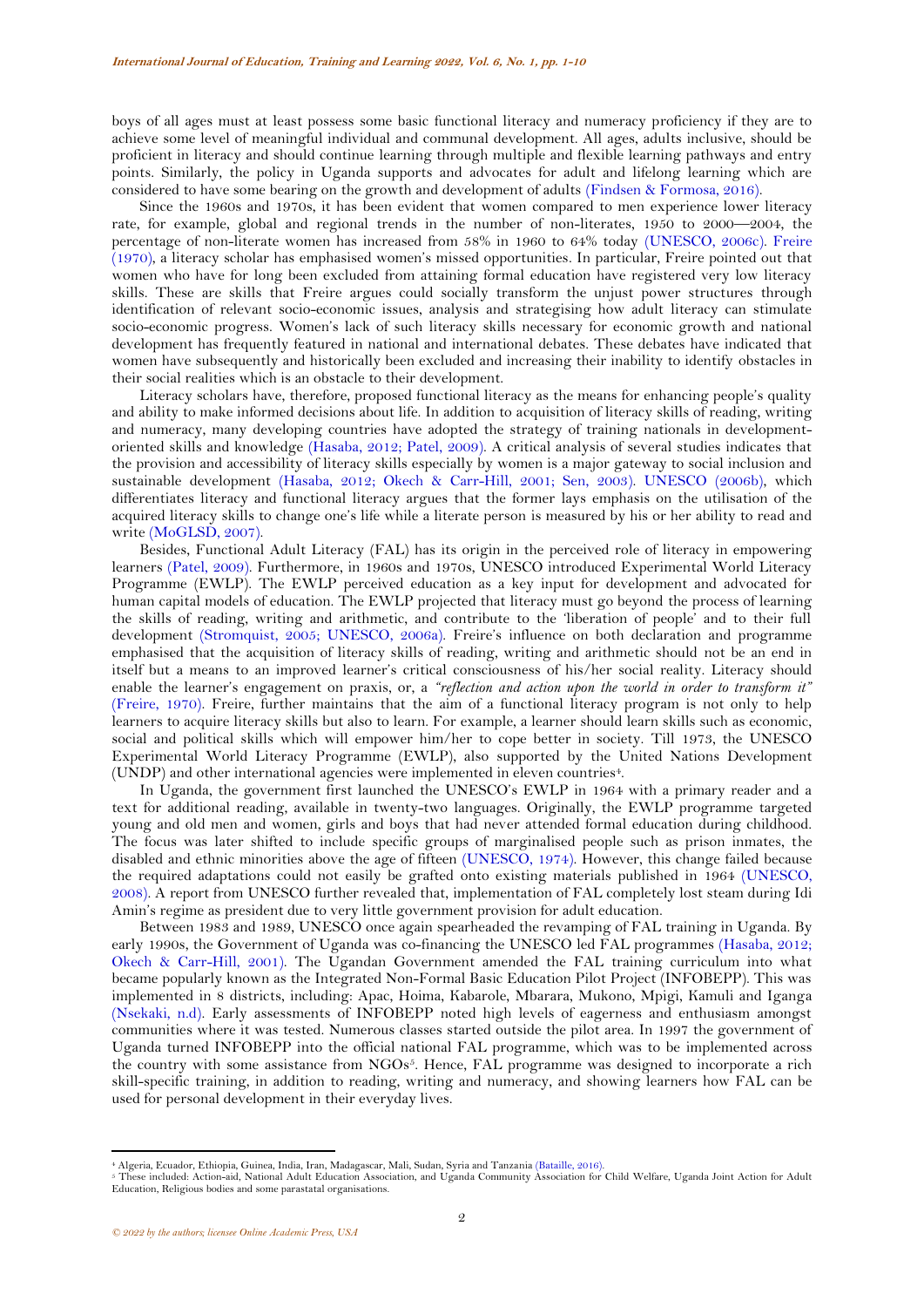Globally, adult literacy stands at 89% for men and 81% for women, with a total number of non-literate adults at 757 million. Out of the total non-literate adults, 63% of the non-literate population are women [\(UIS,](#page-9-13)  [2015;](#page-9-13) [Vágvölgyi, Coldea, Dresler, Schrader, & Nuerk, 2016\)](#page-9-14). UNESCO's report indicates that, two of three equal parts of the non-literate population are women who lack the basic skills of reading, writing and numeracy. In sub-Saharan Africa, a comparison between neighbouring countries show that Uganda has registered lower literacy rate and the majority of the non-literate population are women. The literacy rate in Kenya is at 91% for men and 84% for women [\(UNESCO, 2013\)](#page-9-15). Likewise, in Tanzania, [UNESCO \(2016\)](#page-9-16) report indicate that the literacy rate for men stands at 84.1% and 74.4% for women. In Uganda, the literacy rate for rural-based females is at 68% and men's literacy in the same area stands at 77% [\(UBOS, 2016\)](#page-9-17). However, the rural-based female literacy rates are much lower than those of urban-based males, which are reported to be 83.6% for females and 88.7% for males [\(UBOS, 2016\)](#page-9-17). Generally, women in developing countries have experienced lower educational attainment than men in addition to other forms of gender inequalities they experience. It is not surprising therefore, that women form the poorest, under-employed and un-employed segment of most communities [\(Kabeta & Gebremeskel, 2013;](#page-9-18) [Nudzor, 2015;](#page-9-19) [Stromquist,](#page-9-20) 2016; [Wong, 2012\)](#page-9-21).

[Stromquist](#page-9-20) (2016) and [Bishaw \(2014\)](#page-8-3) have shown that lack of literacy skills prevents many women from fully realising their rights, becoming more involved in community activities and contributing to socioeconomic development in their community. Therefore, this article focuses on how acquired literacy skills have enhanced women's capability to participate in their communities. It emphases on women having a voice, particularly, in community meetings, decision making process and participating as leaders in community development projects and improving their lives.

#### *1.1. Theoretical Framework*

This article is theoretically grounded within the arguments of agency theory traced right back to Freire's literacy theory and Kabeer's agency theory of development. The choice of agency is influenced by theoretical focus on placing women's capability and active participation in a prominent position if their status and lives are to be transformed.

### *1.2. Agency Theory from Kabeer's Socio-Economic Perspective*

Kabeer argues that agency is a person's ability to define his/her strategic life choices and act upon them despite the prevailing opposition from others [\(Kabeer, 2005\)](#page-9-22). Kabeer's argument is critical in this study because it holds that women should engage in transformative development as active agents not passive participants. However, this explanation takes note of how various societal institutional biases, customary, cultural and ideological norms and values restrict many women's ability to make such choices. Such an argument pushes for a need to strategically bridge the gender gap at the levels of both formal and informal institutions through a joint intellectual model. Bridging such gender gap requires changes that serve women's strategic gender interests, for example, reducing discriminatory gender division of labour and unequal control over resources.

Understanding agency which [Kabeer](#page-9-22) (2005) explains as both "passive" and "active" helps identify how literacy skills enable women to change their lives. Passive agency is "action taken when there is little choice" while active agency is "purposeful behaviour". Hence, the conception of active agency suggests that FAL trained women are expected to become active agents of their socio-economic development. Kabeer's perspective of agency theory is one lens through which women's efforts or a lack of any effort to utilise FAL skills acquired to effect socio change in their lives is examined in this study.

From a socio-economic development context, [Kabeer](#page-9-22) (2005) emphasises the power of education and literacy to ignite women's agency and social inclusion. This implies that literate women must have the agency to question, analyse and challenge the patriarchal structures that reproduce constraints and inequalities in their lives. Like [Kabeer \(1999\)](#page-9-23) argues that a good basic training can improve the capability of a person to earn more and improve their well-being. Sen maintains that women's well-being comes through agency. Both Sen and Kabeer therefore indicate that depriving women of well-being is a matter of social injustice for them, but which is also likely to affect their capability to develop their societies.

Focusing on the agency theory argument is paramount because it explains women's active involvement in community and participation in development which is significant to this study. Participation in this framework must be distinguished from mere involvement; rather, it should be considered as an inclusive process in which stakeholders are involved in, and, more importantly, have some level of control over decisions that affect them [\(Stewart & Sinclair, 2007\)](#page-9-24). Stewart and Sinclair's views rest on the assumption that development is about people becoming agents in development. This argument helps to understand that rather than merely consulting people especially women and providing input, they should be capacitated to participate in decisions that affect them. Both [Sen \(1999\)](#page-9-25) an[d Kabeer](#page-9-22) (2005) point to the linkage between women's capability and socio inclusion and emphasise the impact and the part played by, for instance, education and literacy skills acquired. A critical analysis of duo's views depicts literacy skills as crucial determinants of women's agency and inclusion in community activities. For example, Sen's arguments clearly indicate that women who have acquired literacy skills can take part in their children's survival, reduction in fertility and health, generating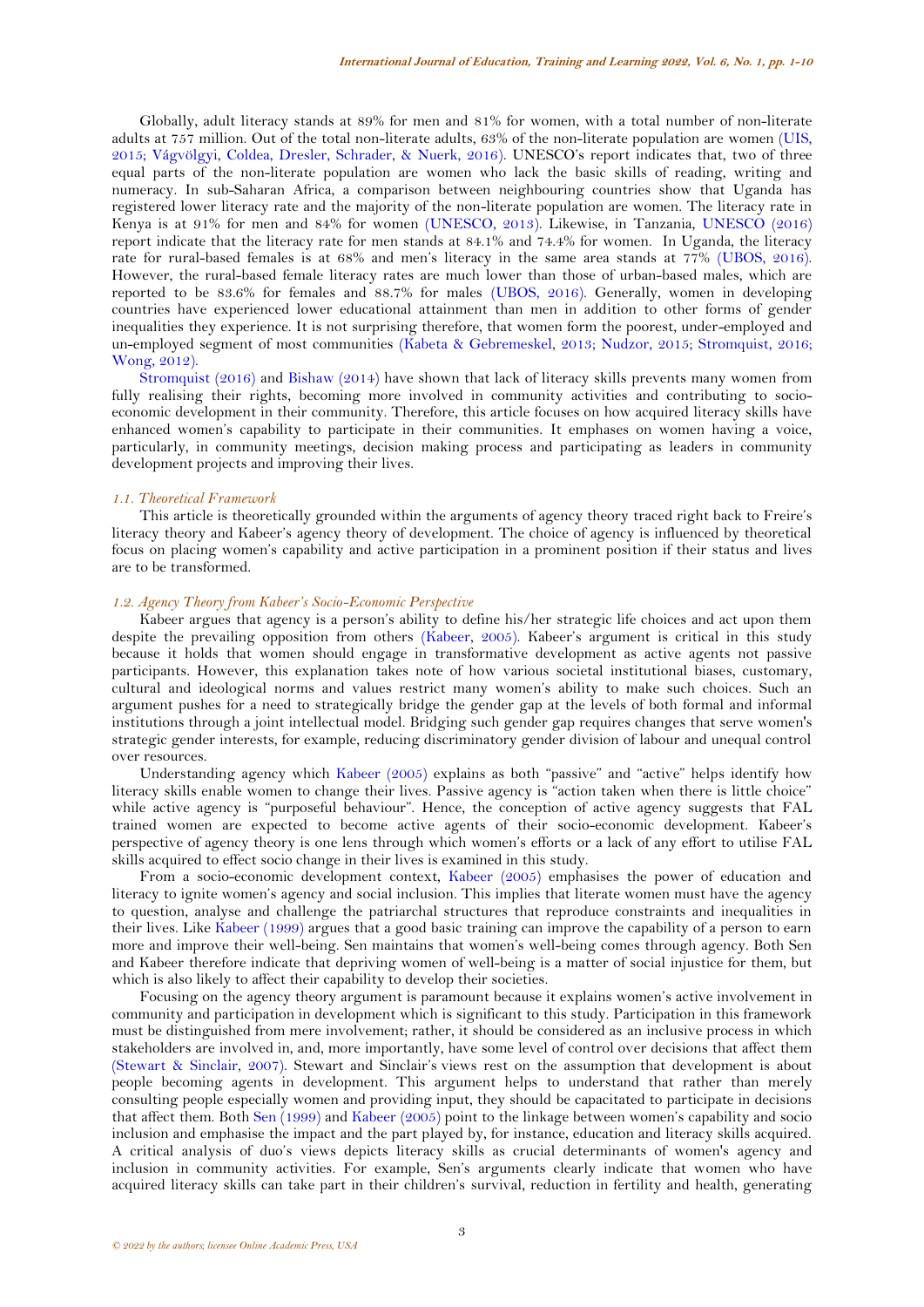income and improving their individual and family well-being. This argument presents agency as an enabling factor to literate women's voice in discussing issues in and outside family [\(Sen, 1999\)](#page-9-25). Agency theory therefore, was suitable in informing a study reviewing how women FAL beneficiaries of a participatory development perspective became or failed to become agents of their social development. Positively, literacy skills strongly contribute to women's agency to community participation and development.

#### *1.3. Agency Theory from Freirean Literacy Perspective*

Freire's literacy theory is founded on notions of social inclusion and agency. In the acquisition of education, Freire emphasises conscientisation, which is a deliberate effort of a teacher to open the minds of the learners to discover the world within which they live. The notion conscientisation is the process where people are made aware of and understand their surroundings and the overriding socio-economic structures [\(Freire,](#page-8-1)  [1970;](#page-8-1) [Kotsapas, 2010\)](#page-9-26). Freire's literacy theory was found relevant in this study. For example, the conscientisation process enabled the participants to identify socio- structures, such as, patriarchy that oppresses and marginalise them.

Freire's pedagogical approaches on adult literacy seem more transformative. For example, if contextually adapted methodologies, such as, problem-posing education or training which can contribute to the identification and analysis of pertinent socio-economic issues that affect adult literacy training. Subsequently, this can contribute to changing societal unjust power structures, hence, promote socio-economic progress. This aligns with what [\(Freire & Macedo, 1987\)](#page-8-4) explains that lack of consciousness of the real world, limited social awareness and critical inquiry limit social change especially to the non-literate women. From Freire's argument, literacy should not only impart the skills to read, write and do arithmetic, but also contribute to effective functioning and development of an individual, a group and the community [\(UNESCO, 2006\)](#page-9-27). Hence, for women who have acquired the literacy skills should translate them into practical benefits. They should for example act as functioning members in their families and community, as demonstrated by their strengthened awareness and agency to participate in male dominated community. Freire's perspective on critical consciousness, promises enjoyment of freedom to the oppressed, marginalised and socially excluded people, especially the women-freedom to participate in development, for example, in public dialogue, education or training and health care facilities [\(Freire, 1970;](#page-8-1) [Sen, 1999\)](#page-9-25).

### *1.4. Literacy Training and Women's Community Participation: A Review of the Literature*

Studies show that literacy training is critical to community participation. [UNESCO](#page-9-27) (2006) has elaborately explained the major benefits of literacy in society, such as, building a person's confidence and self-esteem; wiping away ignorance; political apathy and encouraging mutual understanding and cooperation among the various strata of society. This creates an impression that for individuals to fit comfortably in a community and participate in its activities, they must be literate.

A study by [Olomukoro and Adelore \(2015\)](#page-9-28) found that there is a strong relationship between literacy and community participation. They reported that in Nigerian states of EDO and Delta, women participants became leaders of their different groups; 91% had their opportunities enhanced for leadership positions in their various organisations; 79% participated in local meetings, while 88% confirmed that literacy skills prepared them for leadership roles in the society. While there could have been other factors, the study shows that literacy played a significant role in enabling women to actively participate in the leadership positions of their communities.

The above views corroborate the earlier studies which indicated that literate women in Nigeria and El Salvador confidently claimed their voice to participate in community meetings compared to their non-literate counterparts [\(UNESCO, 2006a\)](#page-9-1). These studies revealed that literacy training equipped the women with an opportunity to develop new perceptions, knowledge and experiences as well as ability to support one another for their social progress. These diverse views seem to unanimously agree that adult literacy programmes correlated significantly with women leadership role in the society.

A study in Nepal compared the lives of FAL-trained women with their non-literate counter-parts in relation to their community participation. It was found that those across all levels in literacy programmes participated more than those outside the literacy programme [\(Murtala, 2013\)](#page-9-29). In her argument, Murtala showed that non-literate women have low self-esteem which consequently limits their effective integration into various development processes [\(Murtala, 2013\)](#page-9-29). In a related study, [Stromquist](#page-9-30) (2009) revealed that, women in Nepal who had participated at least two years in a literacy programme had clear benefits compared to non-literate participants. For instance, the literate women easily became members of a community group, participated more in community decisions and quickly gained awareness regarding sex trafficking of girls and domestic violence. The above studies resonate [\(Freire, 1970\)](#page-8-1) argument that skills acquired from education serve as a form of liberation. Such skills enable the learner to take necessary action to challenge and change obstacles to her/his development. Other studies have approached the benefits from capability and freedom perspective. [Sen \(1999\)](#page-9-25); [Nussbaum \(2001\)](#page-9-31) and [Freire \(1970\)](#page-8-1) argue that once skills are acquired, capability or ability to act and freedom to participate in the community activities, it is likely that these can change women's lives. These might be socio-economic changes that can impact women as individuals or even their families or communities.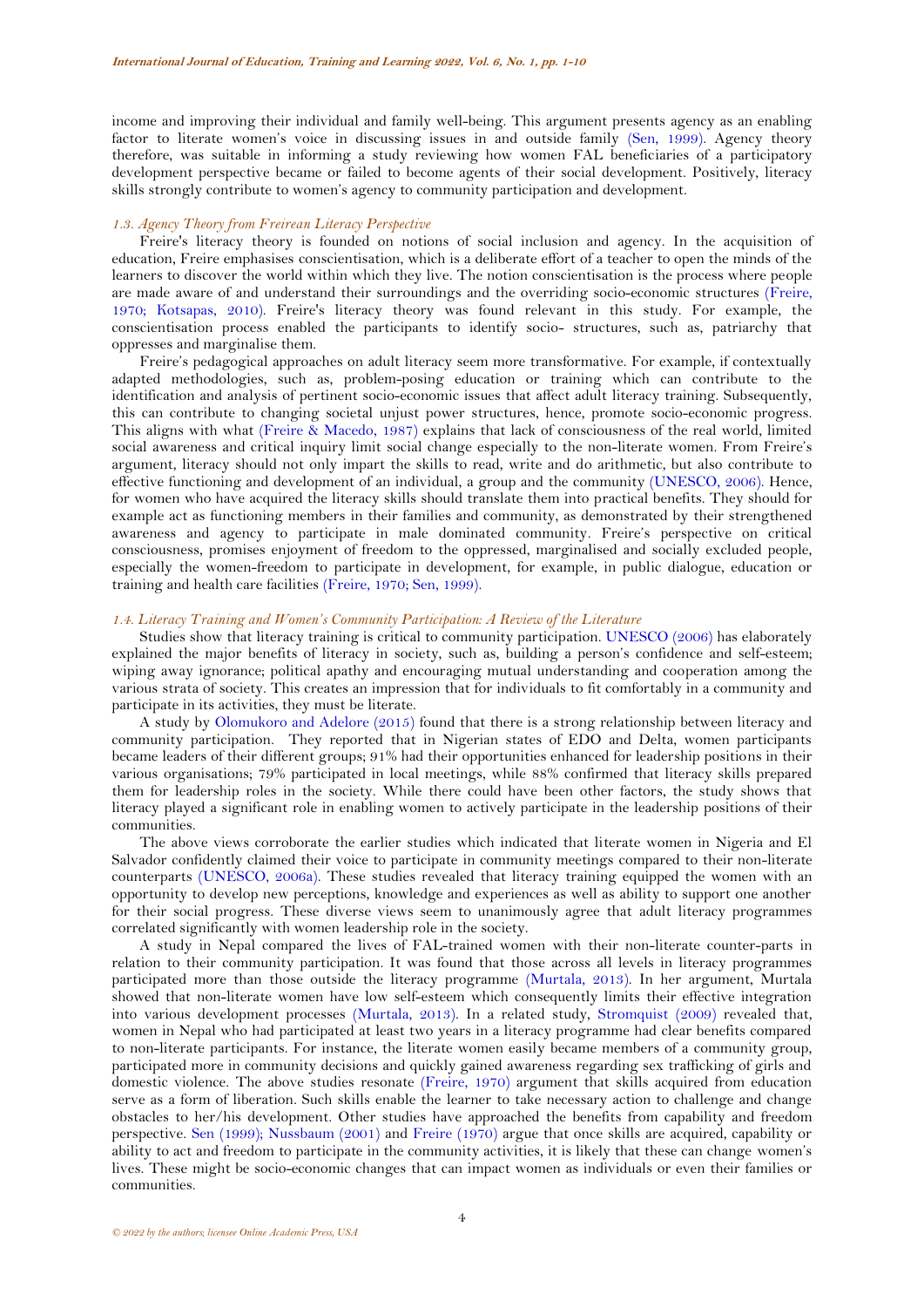The above arguments should however be taken cautiously and contextually. A study in the Nigerian state of Ebonyi on functional impacts on adult literacy programme among rural women indicated that participants witnessed less benefits [\(Ayodele & Adedokun, 2012\)](#page-8-5). It was found that literacy programme offered to the rural women did not help them to participate in maintaining peace in their various communities. While the study attributed this scenario to community chaos resulting from land dispute, community clashes and killings, there could be other factors in other communities. Therefore, for Literacy programme to be beneficial, there must be an enabling environment for women to translate their level of reading, writing and numeracy into effective participation in their community [\(Ayodele & Adedokun, 2012\)](#page-8-5). [Bari \(2005\)](#page-8-6) defined an enabling environment as a set of related and interdependent organised settings, for instance, policies, institutional mechanisms and resources that enable the promotion of good gender relations. Ayodele's argument indicates that, achievement of literacy level alone is not a guarantee for participation in development. There must be harmony as the core since no significant community development project can be carried out in a chaotic community. Nevertheless, [Kabeer](#page-9-22) (2005) and [Sen \(1999\)](#page-9-25) maintain that literacy skills acquired are crucial determinants of women's agency and social inclusion as well as ability to participate in community undertakings. Drawing on Kabeer and Sen's perspective, a low level of literacy impedes women's abilities to skilfully question, analyse and challenge the patriarchal structures that exclude them from participating in community undertakings.

#### *1.5. The Gaps in Literature*

A review of the above literature on women and FAL training indicates that most literature focuses on women's ability to reading, writing and basic numeracy. Notably, women's ability to benefit from literacy programmes are context specific and this should be flagged out clearly by studies. There has been insufficient information specifically on how FAL training in Apac District have enhanced their capability in community participation. The fact that this study is carried out in Apac District is in the right direction towards filling the gap in literature as well as creating an avenue to report on how literate women are socially included or include themselves due to capability and high self-esteem to participate in community activities.

### *1.6. Methodological Process*

Using the qualitative interpretive framework, the study investigated the phenomenon of how FAL strengthen women's agency to participate in the socially constructed male dominated community. Following a case study research design, the researcher explored women's experiences as beneficiaries of the different levels of FAL programme in the Ugandan district of Apac.

Whereas the study focused on FAL women beneficiaries' experiences, the researcher purposely selected few men as witnesses of what FAL had done to the women in their lives. To capture their views, we had an indepth interview and Focused Group Discussions (FGDs) with few men- family members or those that had close relations with the women participants or had the knowledge of FAL training programme. The purpose for men's inclusion was to get testimonies from 'outsiders' but in the communities where women FAL beneficiaries live. It was also important to capture contrasting perceptions on FAL training programme. In addition, majority of the women we talked to suggested that the discussion should include men as indicated in [Table 1](#page-4-0) below. Forty-five participants were purposively selected and deemed adequate to qualitatively enable in-depth data collection analysis [\(Creswell, 2011\)](#page-8-7). The key criteria for selecting participants was one's literate and non-literate status. The literate participants comprised of those that had graduated in the training during the period 2011- 2013. The choice of this period was for the purposes of getting up to date information about women's experiences in FAL training in relation to socio-economic progress. Moreover, participants that enrolled in 2014 had not yet completed their three levels of training. In addition, key informants including District Community Development Officer (CDO) and Assistant Community Development Officers (ACDOs) were selected and interviewed because of their knowledge and experience regarding the study topic. For example, the District Community Development Officer (DCDO) represented the government institution, that is, MoGLSD which coordinates FAL programme at national level.

<span id="page-4-0"></span>

| <b>Study Site</b>                  | In-depth-Interview |     | <b>Key Informants</b> |     | FGD   |     |
|------------------------------------|--------------------|-----|-----------------------|-----|-------|-----|
|                                    | Women              | Men | Women                 | Men | Women | Men |
| Apac Town Council-Apac District    | 22                 |     |                       |     |       |     |
| Chawente Sub-County, Apac District |                    |     |                       |     |       |     |
| Inomo Sub-County, Apac District    |                    |     |                       |     |       |     |
| Total                              | 32                 |     |                       |     |       |     |

**Table 1.** Distribution of study participants-in-depth and key informant interviews and FGDs.

Three qualitative methods of data collection used were: in-depth interviews, FGDs and observations. Key informant interviews were conducted with technically informed individuals to share their knowledge and experiences on how FAL plays a role for the enhancement of women's participation in community activities and development of the Northern Uganda district of Apac. Triangulation of methods enabled the researcher validate data collected using one method with another which boosted the richness of data collected. A face-toface interview using an in-depth interview guide was conducted with the participants to capture their views on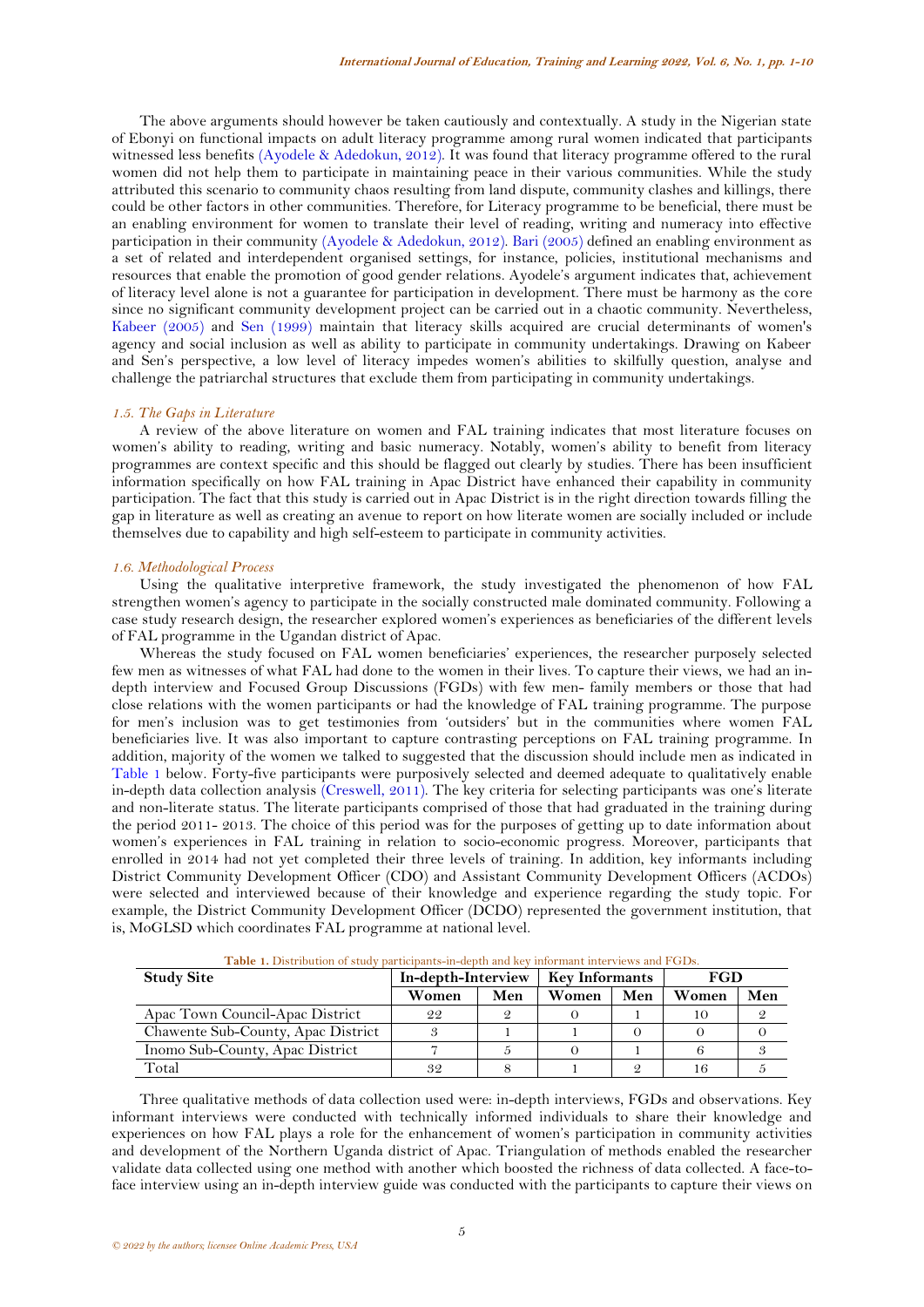the benefits or challenges involved in or not participating in FAL, while FGDs were conducted and provided an opportunity for open discussion on women's experiences on FAL. FGDs shared information on women's improved capability to participate in community projects due to their acquired skills from FAL programmes. Direct observations of the participants helped the researcher to understand the meaning of participants' experiences and interpreting the non-verbal responses.

Secondary data collection also provided another source of important information. The relevant literature was sought especially from books, journals, unpublished academic reports such as theses and published materials gathered online and university libraries, documents from the District Community Development office and Sub-county offices where the study was carried out.

Data analysis was guided by [Creswell \(2007\)](#page-8-8) recommendation which includes: data management phase, generative phase, interpretive phase, and representing and theorising phase. Primary data was analysed using themes in which the textual data and observations were noted immediately when data collection started. Relevant literature from secondary sources was reviewed to supplement primary data. During the generative and interpretive phase, qualitative data was coded using qualitative content analysis for key informant and indepth interviews, while reading the whole transcripts numerous times to get logic in relation to the specific research questions and the study objective. The researcher eventually identified the key words and later developed categories and themes generated from the participants' responses. The themes emerged from data as the in-depth interview progressed. The data generated two themes, which includes: Women's claimed voice in community meetings and decision-making process; and women's claimed participation in leadership.

The data collection process entailed organising and interpreting data for meaning making out of the data through identification of themes, patterns and explanations.

### **2. Limitations**

The first challenge was communication gap. Most of the participants in the rural areas did not keep their phones on due to limited access to phone battery services. Whenever, I made an appointment with the participants and would want to confirm by making a follow up on the appointment date, I would find most of their phones off and they would give the reasons that, since, no one calls them, there was no reason leaving it on. After all, they already knew the date I was scheduled to meet them. While to them it was not an issue, it made my fieldwork a bit challenging, although I always just went to the participants on the agreed dates.

### **3. Findings and Discussion**

Findings are presented and discussed concurrently under the following sections: women's claimed voice in community meetings and decision-making process, women's claimed leadership and participation

### *3.1. FAL training and Opportunity of Women's Community Participation*

Findings show that FAL is critical in the changing women's lives. Women identified FAL to contribute greatly in strengthening their ability to participate in socially constructed male dominated community. During interviews, women interpreted their coming together as crucial as it enables them not only to meet, but also to ably plan and share significant ideas. To the women beneficiaries of FAL, through such meetings and shared ideas or knowledge enables them to actively participate in their communities for socio-economic development. This finding tally with [Prah \(2013\)](#page-9-32) argument that *"it is only when people meet that they are able to discuss, make plans and come out with important ideas which would help them and their communities to develop"*.

Notably, most patriarchal societies, restrict women's mobility which in turn limits their community involvement. In Apac district like most parts of Uganda, patriarchal restrictions limit women's movements and probably this explains their low levels of literacy. Patriarchy therefore formed a serious obstacle to nonliterate women's involvement in community activities. Most women perceived FAL to as a key that unlocked them to actively exercise their agency as illustrated by Lillian's shared experience that:

*Before we enrolled for FAL, we the women were not allowed to do any work or participate in any activity or even business. Men would say, traditionally, the work of women is to stay and keep the home. They are to be as padlocks in the home.*

The above quote clearly depicts FAL as an important opener of a new window into a new world. We search how literacy skills enable women's participation in their communities, we particularly focus on women's claimed voices in community meetings including the process of decision making and concurrently playing leadership roles in community development projects. Women's claimed voice means that FAL skills contribute to improving their ability to discuss issues that affect their participation in community activities.

#### *3.2. Women's Claimed Voice: Community Participation, Meetings and Decision-Making*

From the women's perspective, FAL training has not only been a learning programme where women received knowledge and skills, but also a social space where they meet to discuss issues that affect them and their community. The women we talked to, underlined the importance of the knowledge acquired from FAL. They argued that it leads to increased women's participation in community meetings as well as amplifying their voice on issues of developmental nature. One of the participants of FAL Ayuru expressed her experience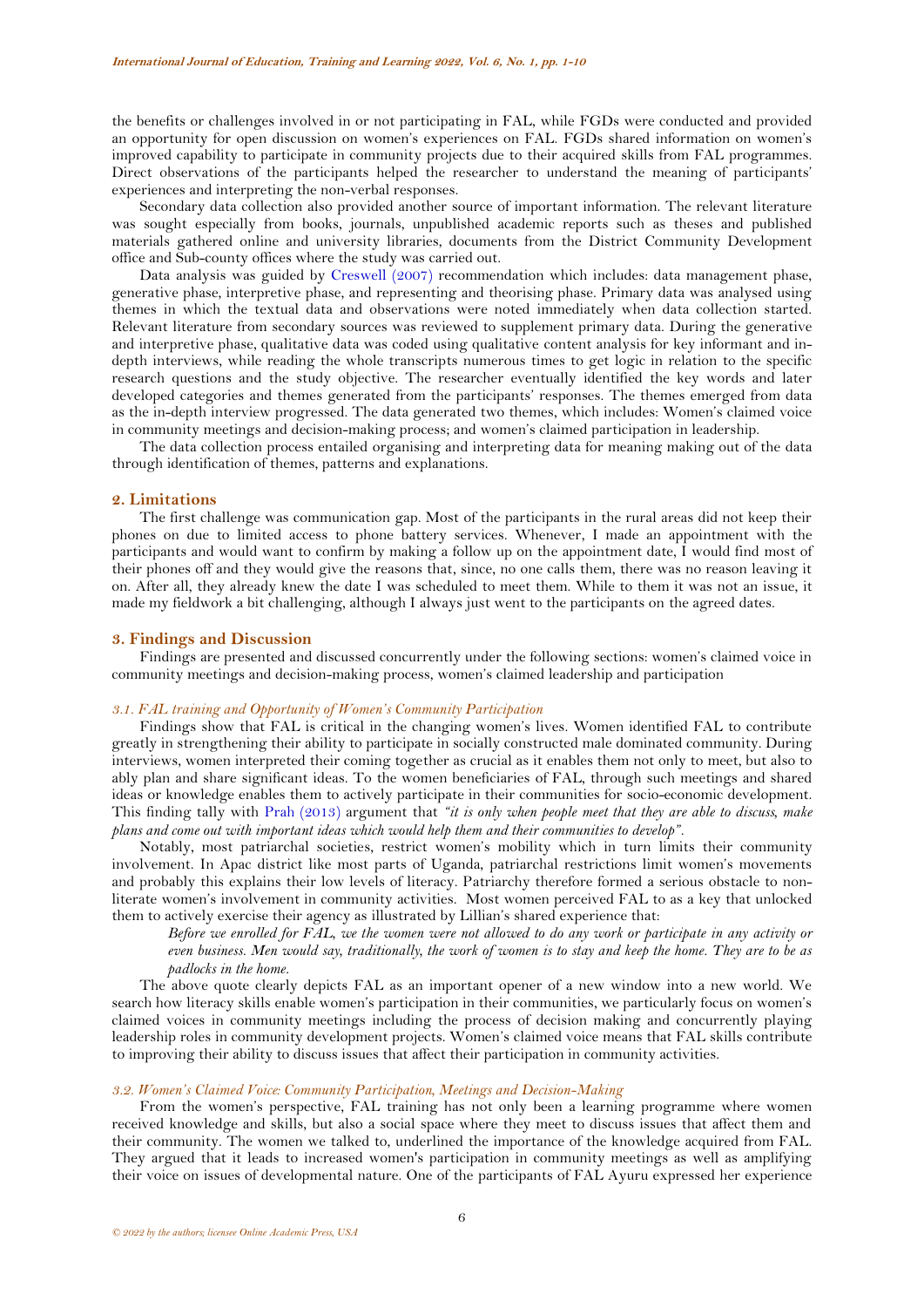as a beneficiary of FAL. With excitement, she revealed how participating in FAL programme enabled and added value to her which in turn contributed to her participating in community meetings:

*FAL has recognised gender equality whereby women that are literate are now made to participate equally in decision making during consultative meetings. For instance, I have seen where water user committees in our villages, literate women have been elected to be in the committee and their decisions are respected during meetings.*

Ayuru's expression was validated by men who said that FAL enhances women's capability. According to Adonga's opinion, one of the male FAL participants, women who complete FAL training are valued and more likely to be listened to in their communities. There is a common belief that the literate members of the communities are more knowledgeable in terms of current social issues. Accordingly, the voice of the literate persons is valued. When the literate speaks during a misunderstandings and conflict resolution, they are likely to be taken more seriously. Adonga shared his opinion by stating that:

*Because of FAL, I have learnt how to cooperate and share with people in the community to avoid misunderstanding. I had little knowledge before FAL. Also, no one would listen to me during meetings when I was non-literate. People would tell me that I know nothing, and I do not understand anything. Now, I have the skills. To me, where there is peace, there is also teamwork, and this promotes social progress of the community.*

The above quote seems to portray the non-literate as less knowledgeable. However, this is a misconception because even the non-literate men and women have indigenous knowledge which participants in this study seemed to take for granted. In most discussions even, women themselves depicted the nonliterate as less 'knowers' and the literate as 'knowers' or those who crossed to the space of 'knowers', a divide that can easily create a misconception that the non-literate don't know. This is not to devalue the benefits of FAL but to guard against portraying the non-literate as those who don't know.

FAL was also found to increase women's confidence and ability to discuss issues that affect their lives in community meetings. The beneficiaries' as well as FAL coordinators appreciated and acknowledged FAL programmes' benefits to women, such as, contribution to their ability to participate in community activities. One of the Key Informants attributed women's contributions in community meetings to FAL training arguing that women who attended FAL were likely to confidently express themselves during community meetings. He further recalled some of women's expressed confidence as he mentioned:

*We have always held meetings on household sanitation, hygiene, gender issues and planning. This has made us to observe the good things that FAL has done in terms of improving women's lives because they can now speak on issues concerning women. However, those who are untrained and have not attended FAL training shy away from participating in community activities.*

The above Key Informant's expression that *"they can now speak on issues concerning women"*, implies that individual women acknowledged how FAL strengthened their public speaking skills and confidence. Accordingly, women's confidence was attributed to their continuous experience of speaking before their fellow FAL learners during the training which built their capacity. Thus, women's FAL skills influence their ability in discussing openly issues affecting their lives and this indicates what [\(Kabeer, 2005\)](#page-9-22) terms 'active agency'. Active agency means that women who are literate also have a role to play in strengthening their agency through FAL in the socially constructed male dominated space.

Some individual women validated what the Key informant said about FAL improving the lives of beneficiaries. Adule, 74 years, and now a Catechist after FAL training agreed with the Key Informant's point of view that, *"FAL has empowered me socially. I can now express myself freely without fear. I have also attained confidence and courage where I stand in public and advise where necessary compared to when I was untrained".* From Adule's articulation, ability to *'stand in public'* and give advice is a way of expressing the social inclusion by the literate participants and the difficulties the non-literate people face in the community.

Summing up the views from both the individual women's experiences and the key informants, FAL training is therefore a tool for accessing information, knowledge and skills, FAL creates awareness, understanding and power, for multiple purposes. Literacy learning, as Freire suggests, is very important to making sense, not only of the word, but also of the world [\(Freire & Macedo, 1987\)](#page-8-4).

Comparatively, FAL changes the lives of those who train and those who miss out. The non-literate participants shared their experiences on how lack of training has disadvantaged them by lowering their selfesteem and confidence both at family and community level. Women who did not get an opportunity to patriciate in FAL, felt cheated, and left out because FAL was portrayed as a compensation for the lost formal educational opportunities. Nansier, a 44-year-old woman and a non- FAL trained participant expressed contentments:

*Now that I don't know how to read and write, it has made me to be so much behind. Whenever we are in a meeting and so many people are raising their views, sometimes I feel like raising or complimenting an issue, but due to fear and low self-esteem, I shy away*.

Nansier's revelations about how non-literacy disadvantages women has constrained her compared to literate group of women. Implicitly, she revealed out that being literate increases women's community participation compared to non-literate women. Such participation is not only linked to their non-literacy status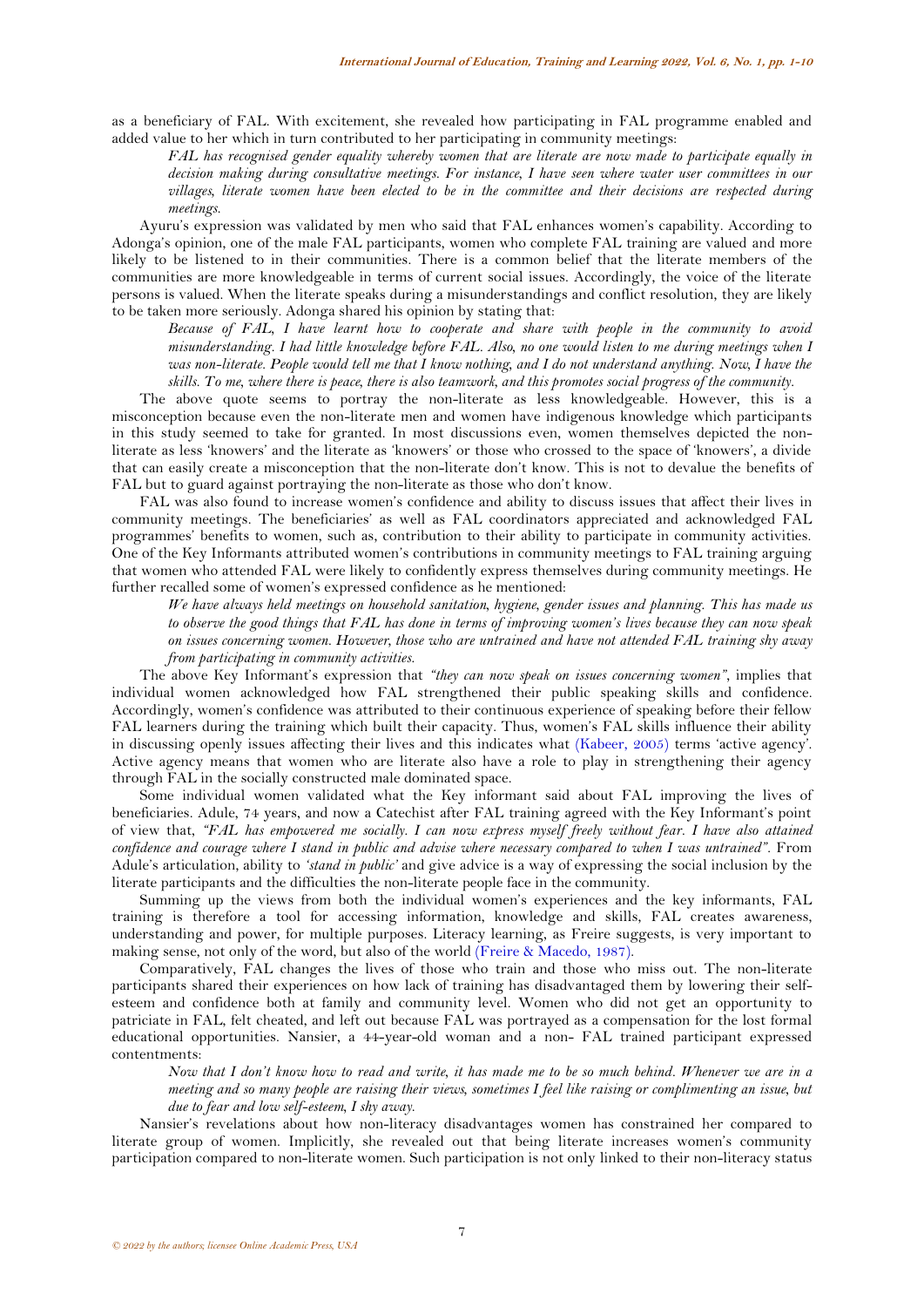but also due to cultural attitudes to women. Thus, changing women's lives through FAL is only one of the gateways to improving their social status.

#### *3.3. Women's Claimed Participation in Leadership*

In addition to claiming a voice in community meetings and decision-making process, most women that acquired FAL skills were found to be elected or appointed in different leadership positions. The various community activities where FAL women beneficiaries excelled include distribution of essential drugs, HIV/AIDS sensitisation, overseeing health and hygiene in the homes and spraying mosquitoes. Filomena, a 74-year woman and a farmer, explained how FAL skills have capacitated her to participate in community activities as a member and leader. She explained that:

*Because of FAL, I am now a member of Village Health Team. I distribute tablets to the community, sensitise the community on voluntary HIV/AIDS testing. I oversee sanitation by checking whether the toilets are kept clean, whether they are drinking clean water. I also sensitise the community on having racks at home, a wire for hanging clothes to avoid getting infected with skin diseases, that children between 0-5 years are immunized and that there should be a house for animals, chicken, bathroom and rubbish pit.*

Filomena's foregoing discussion on her improved capability in community participation, with the statement *"Because of FAL, I am now a member of Village Health Team"* implies that literate women have a high self-esteem which makes them easily integrated in the process of community activities. According to one FAL coordinator and Key Informant, FAL training had changed the lives of many women and their families. For example, the FAL Coordinator was quoted saying that *"there is one of the FAL participants who was very unhygienic before FAL training, but now she is much respected in the community, her home is very clean and she participates in spraying mosquitoes".* The above findings corrobate with [Nussbaum \(1999\)](#page-9-33) and [Freire \(1970\)](#page-8-1) viewpoint which established that, building women's capabilities by, for example, providing adequate training serve as a form of liberation by creating awareness, opportunities and changes in their social lives in a community.

In addition to participating in community undertakings, findings further, show that FAL trained women had the capacity to be elected in leadership positions in their communities. Findings from Magdallene, a 64 year-old woman also lends support to the claim that FAL skills enabled women to participate in community undertakings compared to non-literate women. She narrated that:

*Due to FAL skills acquired, I teach members of the community especially the women on how to keep their homes clean. I also sensitise the youth, especially the young girls on the dangers of HIV/AIDS and how to protect them from being infected. In leadership, I hold three posts. I am a sub- county Councillor, a borehole care taker and finally, a traditional birth attendant.*

A critical analysis of the above voices indicates improvement in women's lives. Women that participated in literacy training became members of a community group, had increased participation in community decisions, and gained awareness social issues affecting them. It also clearly demonstrates that FAL skills have transformed women that missed the opportunity in formal education into leaders in their community. Similarly, UNESCO's report on Uganda traced back women's increased involvement in local governance and decision making, community sanitation, and agricultural and nutritional improvement to FAL training [\(UNESCO, 2008\)](#page-9-11). Filomena, a 74- year woman FAL graduate, attributed that FAL skills enhance women's ability to share leadership roles and responsibilities in the community. She narrated her life experience and how the community considers her as a potential leader and role model where she lives and her ability to share community roles and responsibilities. She explained:

*After the FAL training, I have been elected as a member of Parish Development Committee (PDC). The roles*  include, sitting in a meeting and gathering all the problems of each village which includes, lack of clean water, *access roads and sometimes emergency of an outbreak of a disease like cholera. Then later we meet in the parish and analyse the problems that are urgent with Local Council leaders of all the villages.*

Like Filomena, Nampa, a 50-year woman and FAL participant displayed her positive experiences of FAL: *Right now, as I speak, I am the secretary women's council I at the parish level and a secretary women's league in one of the political parties. They elected me because they knew I know how to read and write and I can manage the post. Members would not have elected me if I did not know how to read and write.*

Some women perceived Corina, a 43-year-old woman, a FAL- trained woman also supplemented Filomena's experience how the capability to reading and writing has transformed her into leadership in the community. She said:

*Whenever, there is an election, I am always selected because of the skills in reading and writing. I was elected as a chairperson of borehole water project because I could stand, talk and give opinion and people also came to entrust me with responsibilities.* 

Filomena, Nampa and Corina's voices clearly demonstrates an opportunity for women in leadership positions in their various groups in the community. This corroborate [\(Olomukoro & Adelore, 2015\)](#page-9-28) findings that literacy skills prepared women participants in EDO and Delta States, Nigeria for leadership roles and majority of them had their opportunities enhanced for leadership positions in their various organisations in the society.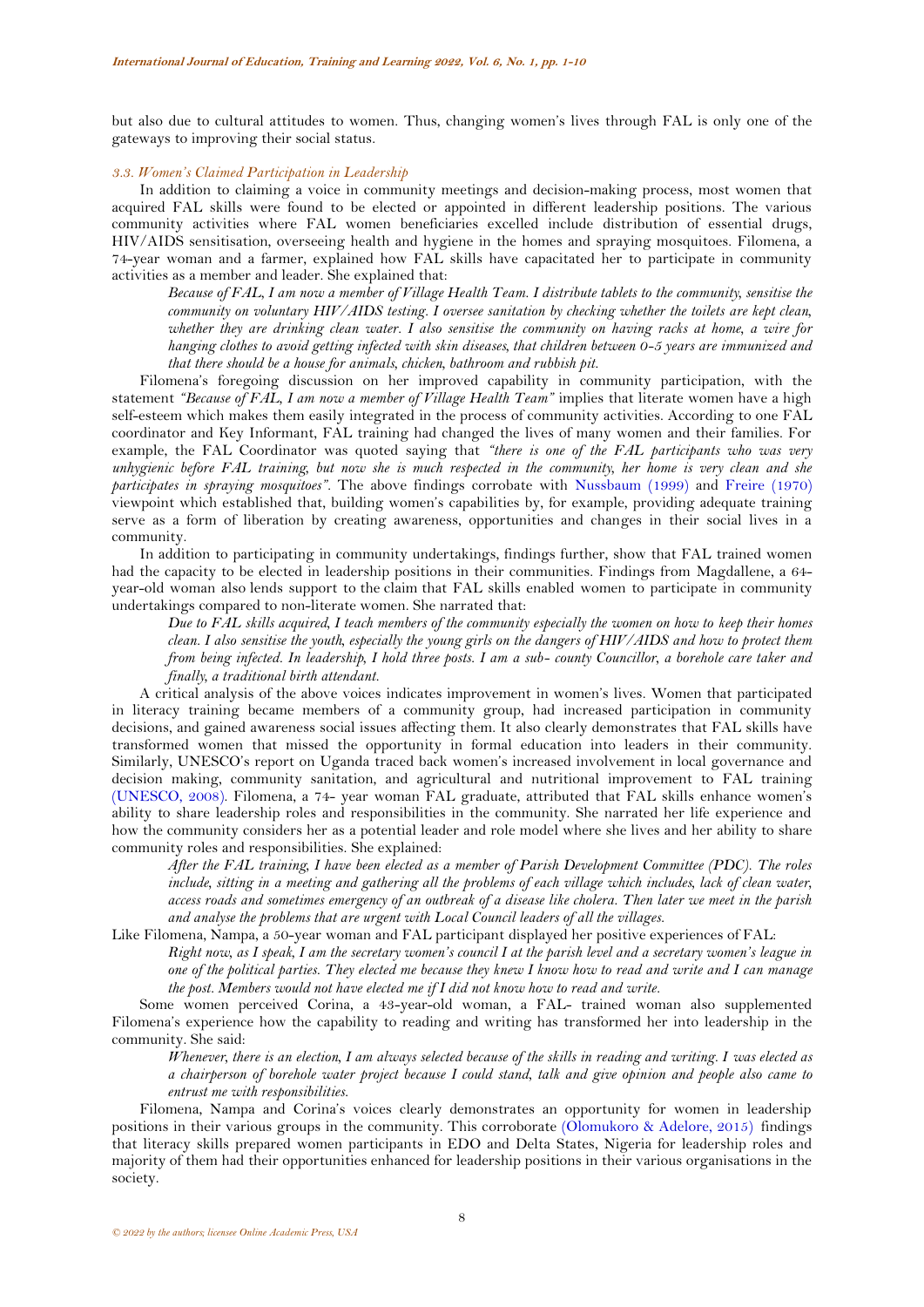Comparatively, women's voices were supported by the voice to a man who explained that non-literacy is a serious impediment that prevents women involving more in community activities. Okello, now, FAL graduate and a community leader in his mid-eighties explained that:

*Being unable to read or write makes me to have very low self-esteem. I wanted to be elected as a secretary in the Local Council (LC) I leadership, but I was left out because I am non-literate. Above all my colleagues that participated in FAL training, I have seen they have self-esteem where they can express themselves in public. Reading and writing skills have made them to be elected in various positions in the society, that is, LC I level and secretary of an association.*

Okello's proclamation that, *"I wanted to be elected as a secretary in the local council I leadership, but I was left out because I am non-literate"* indicates that non-literate women miss the opportunity for being integrated into the lowest political administrative in a village of community, comprising of, for example, 60 households. The above findings tally with previous studies that women across all levels in literacy programme participated more in community groups than those not in a literacy programme [\(Murtala, 2013\)](#page-9-29). Many voices to women concluded that their intelligence from the skills acquired from FAL training has promoted their participation in community activities and development projects. Filomena acknowledged that, *"FAL training has given me knowledge, where I can now differentiate between what is good and bad. Some of us here are leaders in various capacities finance secretary and overseeing local security".*

## **4. Conclusion**

This article revealed that FAL training did not only provide knowledge and skills, but also a social space where women could meet to discuss issues that affect them and their community. For example, women in Apac became members or leaders of a community group member of Village Health Team (VHTs) or secretary women's council, had increased participation in community decisions, and gained awareness social issues affecting them. Also, by women having a voice and making decisions on issues that affect their lives after acquiring FAL skills clearly demonstrates that FAL skills have improved women that missed the opportunity in formal education into leaders in their community. Women's acquisition of FAL skills is an attempt in the right direction to transforming the strong socio-economic structures that exclude women from participating in the family or community activities.

#### **5. Recommendations**

There is need for a strong and continuous support of FAL programme by the MGLSD which coordinates FAL programme in Uganda. Other stakeholders such as the international development partners and the Civil Society Organisations should buttress the MoGLSD to create a conducive environment for the FAL programmes sustainability.

The civil society and policymakers at the central and local government levels should formulate supportive gender responsive policies and legislations and put mechanisms in place to ensure implementation is done.

Since scholarship and government reports in Uganda indicate that many women are still non-literate compared to men, inclusion of adults that missed formal education must start with policy review and action plan on compulsory FAL training particularly for the women.

To ensure significance of educating women and their visibility in the community, this study recommends the creation of awareness by all concerned bodies, that is, MoGLSD, international development partners, NGO's and civil society. For example, non-literate women and the community should be sensitised on both the visible and invisible benefits of acquiring FAL skills to attract and encourage mainly women that have missed the opportunity of formal education.

#### **References**

- <span id="page-8-5"></span>Ayodele, J. B., & Adedokun, M. O. (2012). Towards achieving functional adult literacy in Nigeria. *European Scientific Journal, 8*(5), 209-218.
- <span id="page-8-6"></span>Bari, F. (2005). United nations division for the advancement of women (DAW) expert group meeting enhancing participation of women in development through an enabling environment for achieving gender equality and the advancement of women Bangkok, Thailand. Retrieved from: https:/[/www.un.org/womenwatch/daw/egm/enabling-environment2005/docs/EGM-WPD-EE-2005-](http://www.un.org/womenwatch/daw/egm/enabling-environment2005/docs/EGM-WPD-EE-2005-EP.12%20%20draft%20F.pdf) [EP.12%20%20draft%20F.pdf.](http://www.un.org/womenwatch/daw/egm/enabling-environment2005/docs/EGM-WPD-EE-2005-EP.12%20%20draft%20F.pdf)

<span id="page-8-2"></span>Bataille, L. (2016). *A turning point for literacy: Adult education for development the spirit and declaration of persepolis*: Elsevier.

- <span id="page-8-3"></span>Bishaw, A. (2014). The impact of education on rural womens participation in political and economic activities. *International Journal of Educational Administration and Policy Studies, 6(2), 23-31.Available* https://doi.org/10.5897/ijeaps2013.0316.
- <span id="page-8-8"></span>Creswell, J. W. (2007). *Qualitative inquiry and research method: Choosing among five approaches* (2nd ed.). Thousand Oaks, CA: Sage.
- <span id="page-8-7"></span>Creswell, J. W. (2011). *Educational research: Planning, conducting, and evaluating quantitative and qualitative research* (4th ed.): Pearson.

<span id="page-8-0"></span>Findsen, B., & Formosa, M. (2016). *International perspectives on older adult education*. Hamilton, New Zealand: Springer.

<span id="page-8-1"></span>Freire, P. (1970). *Pedagogy of the Oppressed, trans. Myra Bergman Ramos*. New York: Continuum.

<span id="page-8-4"></span>Freire, P., & Macedo, D. (1987). *Literacy: Reading the word and the world*. Great Britain: Routledge.